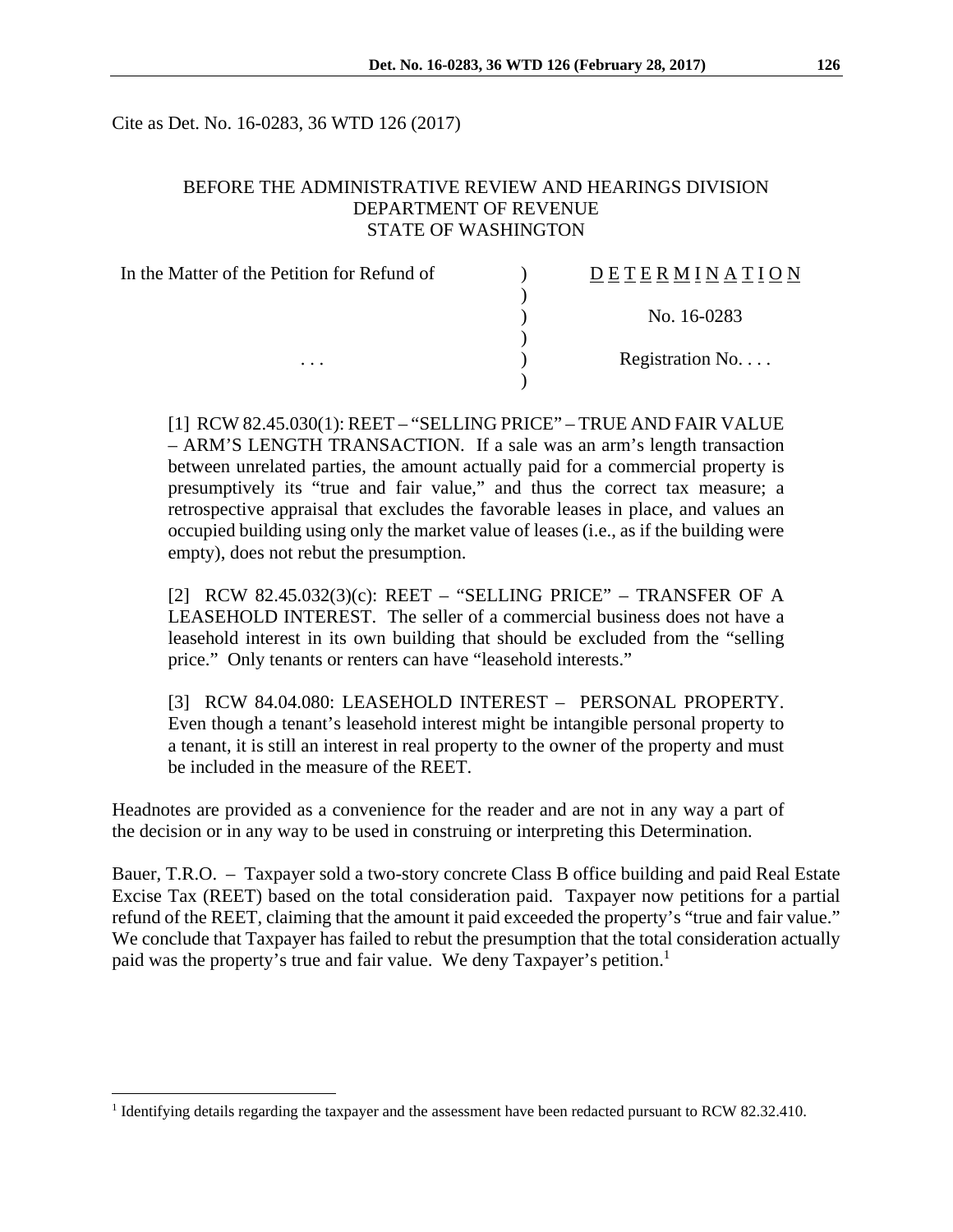#### ISSUE

Has Taxpayer rebutted the RCW 82.45.030(1) presumption that the total consideration Taxpayer received for the sale of an office building was its "true and fair value, because:

a. An after-acquired appraisal as of the 2013 sales date calculated the value of the property to be \$ . . . less than the total consideration paid; or

b. The value of Taxpayer's interests in the tenant leases should have been excluded from the measure of REET, either as "leasehold interests" under RCW 82.45.010(3)(c), or because they were intangible personal property excludable from the measure of the REET?

## FINDINGS OF FACT

On April 12, 2012 (sale date), [Taxpayer] sold a . . . Class B office building . . . that was 90% leased and occupied by four tenants (Property), . . . , [an out-of-state] limited liability company (Buyer), in an arms' length transaction for  $\$\dots$ ? The credit status of the tenants was "excellent."<sup>3</sup> The sale, memorialized in a "Purchase Agreement" (Agreement), was for "the Property," which included 6.7447 acres of land together with all of Seller's right, title, and interest in all rights, easements, and interest appurtenant thereto including "the structures, personal property," and "Seller's interest in all leases and other agreements to occupy all or any portion of the Property that are in effect  $\dots$  ("Leases").<sup>4</sup>

According to Taxpayer, as of the sale date, the four tenants' rental rates ranged from \$ . . . per square foot to  $\$\dots$  per square foot with increases in rent increasing annually by  $\$\dots$  per square foot. Market rent assumes typical renewal tenant improvement allowances, 5-10 year lease terms, and annual increases. Market rent is assumed on a triple net basis, with the tenants reimbursing 100% of their pro rata shares of NNN<sup>5</sup> charges.

Taxpayer correctly asserts that intangible value is created when actual rents are above market rents or when the risk of the tenant defaulting on the lease is less than the average risk in the market place. Taxpayer states that, in this case, the buyer paid a premium over and above the fee simple value of the property because in addition to purchasing the property, it was also purchasing leases with above-market value.<sup>6</sup>

Tangible personal property included in the sale was valued at "0."<sup>7</sup>

<sup>&</sup>lt;sup>2</sup> Appraisal, "Summary of Appraisal," p.2, "Property Description."

<sup>3</sup> Appraisal, "Introduction," p. 9, "Ownership History."

<sup>4</sup> Agreement, "Purchase and Sale," p.1, para 1

 $<sup>5</sup>$  NNN refers to triple net lease wherein there are no landlord responsibilities. The tenants are responsible for taxes,</sup> insurance, and all maintenance (including roof and structure) exactly as if they were the owners of the building. 6

Appeal, Attachment, p.3, paras. 3-5.

<sup>7</sup> Real Estate Excise Tax Affidavit.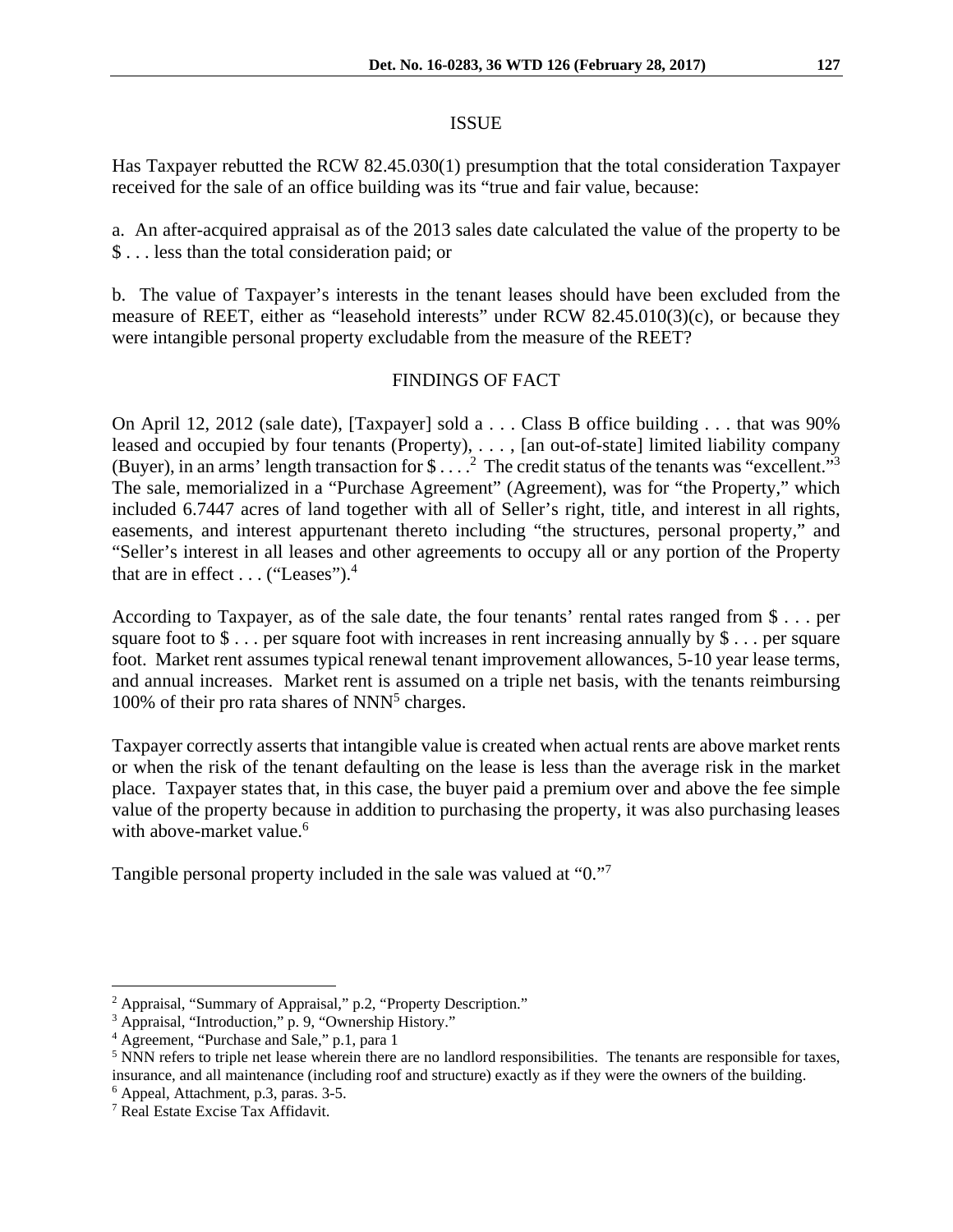According to Taxpayer, it did not perform an analysis of the real estate component of the transaction, but paid the (REET) on the full sales price. Taxpayer asserts it did not seek out professional guidance and did not know of the benefit of appropriate guidance and consideration of valuation techniques customarily considered by professional real estate appraisers.<sup>8</sup>

In 2014, Taxpayer hired an appraiser ( . . . ) to perform an appraisal of the Property as of its sale date to establish the Property's fee simple estate market value for use by Taxpayer in this real estate excise tax appeal.<sup>9</sup> The Appraisal, dated May 12, 2014 (the Appraisal), considered two approaches to the Property's fee simple value—sales comparison and direct capitalization—in order to arrive at a final value: $10$ 

| Approaches to Value & Final Value Conclusions |                    |              | <b>Comments</b>                                 |
|-----------------------------------------------|--------------------|--------------|-------------------------------------------------|
| Sales Comparison Approach                     | $\mathsf{S} \dots$ |              | $\frac{1}{2}$ /sq ft                            |
| Income Capitalization Approach                | $\mathsf{S} \dots$ |              | 7.9% cap rate on projected<br>NOI <sup>11</sup> |
| Retrospective Conclusion, Stabilized \$       |                    |              | $$$ /sq ft, 7.9% OAR                            |
| Less Shortfall <sup>12</sup>                  |                    | $\mathsf{S}$ |                                                 |
| Retrospective Conclusion, As is               |                    |              | $\$\ldots\$\ldots$ /sq ft                       |

The appraisal noted:

 $\overline{a}$ 

The sales comparison approach is based upon comparable transactions. This approach is normally a strong indicator of value when adequate sales data are available. This approach is a good measure of market activity when recent sales are available and, like the income capitalization approach, this approach responds quickly to changes in the activity is somewhat muted. Given the lack of recent data, this method of analysis is only given minor emphasis in the overall correlation of value.

The income capitalization approach is generally considered a strong indicator of value for income-producing properties. The primary strength of this approach is income and operating levels respond quickly, if not immediately, to conditions in the market. Income information is based on market rent. Expenses were estimated using proforma expenses

<sup>8</sup> Appeal of Refund Denial dated September 3, 2015, p. 1.

<sup>&</sup>lt;sup>9</sup> Appraisal, "Summary of Appraisal," Page 2.

<sup>&</sup>lt;sup>10</sup> Appraisal, "Summary of Appraisal," Approaches to Value & Final Value Conclusion," Page 3.<br><sup>11</sup> NOI is the acronym for net operating income

 $12$  This "shortfall" was the vacancy shortfall. As to this shortfall, the Appraisal stated on p.76:

As noted, the subject was 90% leased at the retrospective date of value. In order to estimate the value of the property in its retrospective as-is fee simple condition, a typical purchaser (an investor) would make an adjustment to value to account for the cost of taking on the property in an unstabilized condition. The cost of the lease up includes both hard costs and opportunity costs. Hard costs include Tls [tenant improvements] and leasing commissions. Opportunity costs include lost rent and recoveries.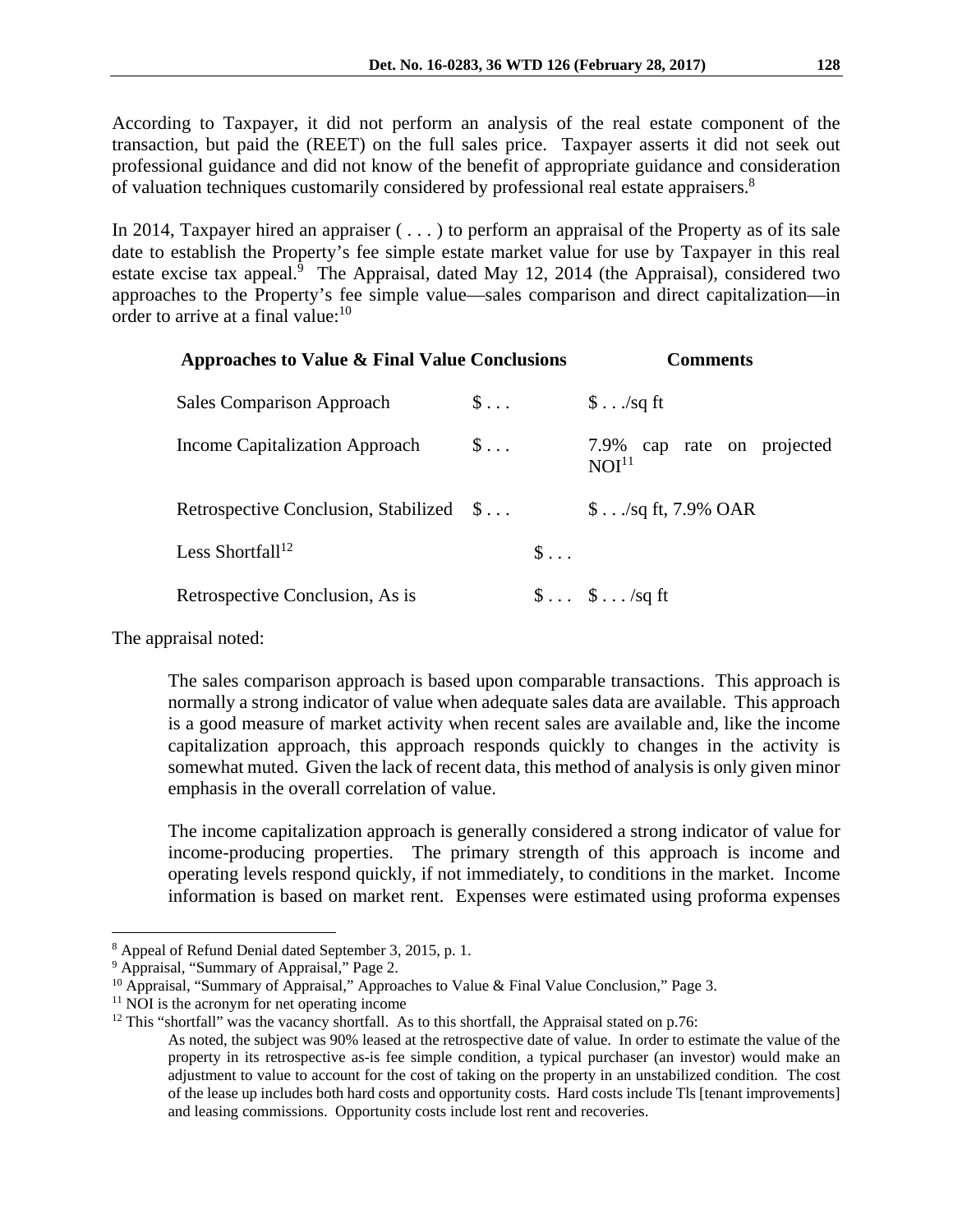and various expense comparisons, along with investment parameters based upon sales used in the sales comparison approach. Based on fee simple valuation, only the direct capitalization method was considered.

Most emphasis is placed on the income capitalization approach. The subject is income producing and, from an investor's point of view, earning power is a critical element effecting [sic] property value. As a result, it is concluded the evidence best supports a retrospective market value of the fee simple estate in the subject property, as of June 20, 2012, of:

 $$ 13$ 

On September 23, 2014, based on the Appraisal, Taxpayer applied to . . . County for a refund of a portion of the REET it had paid. Based on its assertion that "a leasehold interest in real estate for a term less than life is personal property," and the RCW 84.04.080 definition of personal property as including all leases of real property and leasehold interests therein for a term less than the life of the holder,<sup>14</sup> Taxpayer reasons that it was due a refund because the REET on its original Affidavit # . . . should have been calculated as follows:<sup>15</sup>

| Gross Selling Price                                                                              | $\mathbb{S}$                                           |
|--------------------------------------------------------------------------------------------------|--------------------------------------------------------|
| <b>Less Personal Property:</b><br><b>Tangible Personal Property</b><br><b>Leasehold Interest</b> | $\begin{array}{c} (\ldots) \\ (\$ \ldots) \end{array}$ |
| Taxable Selling Price based on fee<br>simple value of the property                               | $\mathbb{S}$                                           |
| REET Due at .0178<br><b>REET Paid</b>                                                            | $\begin{array}{c} \S \ldots \\ \S \ldots \end{array}$  |
| Refund Due                                                                                       |                                                        |

. . . County did not act on Taxpayer's refund request, but forwarded it to the Special Programs Division of the Department. On August 6, 2015, the Department's Real Estate Excise Tax Auditor denied Taxpayer's petition. On September 2, 2015, Taxpayer appealed that refund denial to this division.

Taxpayer's appeal is based on the argument that the Property's tenant leases were above market rent, and that Buyer thus paid a \$ . . . premium for them: That \$ . . . premium, argues Taxpayer, constituted the purchase of leasehold interests that constituted personal property based on the RCW 84.04.080 definition of "personal property" (includes all leases of real property therein for a term less than the life of the holder) and the cases *Andrews v. Cusing*, 65 Wn.3d 205, 396 P.2d 155

<sup>&</sup>lt;sup>13</sup> Appraisal, "Reconciliation & Final Value Opinions," p. 76. The \$ ... value, however, did not take into account the  $$...$  shortfall, which then brought the retrospective value down to \$ ...

<sup>&</sup>lt;sup>14</sup> Ltr dated September 23, 2014 to the Fiscal Specialist, . . . County Records, p. 2.<br><sup>15</sup> Ltr dated September 23, 2014 to the Fiscal Specialist, . . . County Records, p. 3.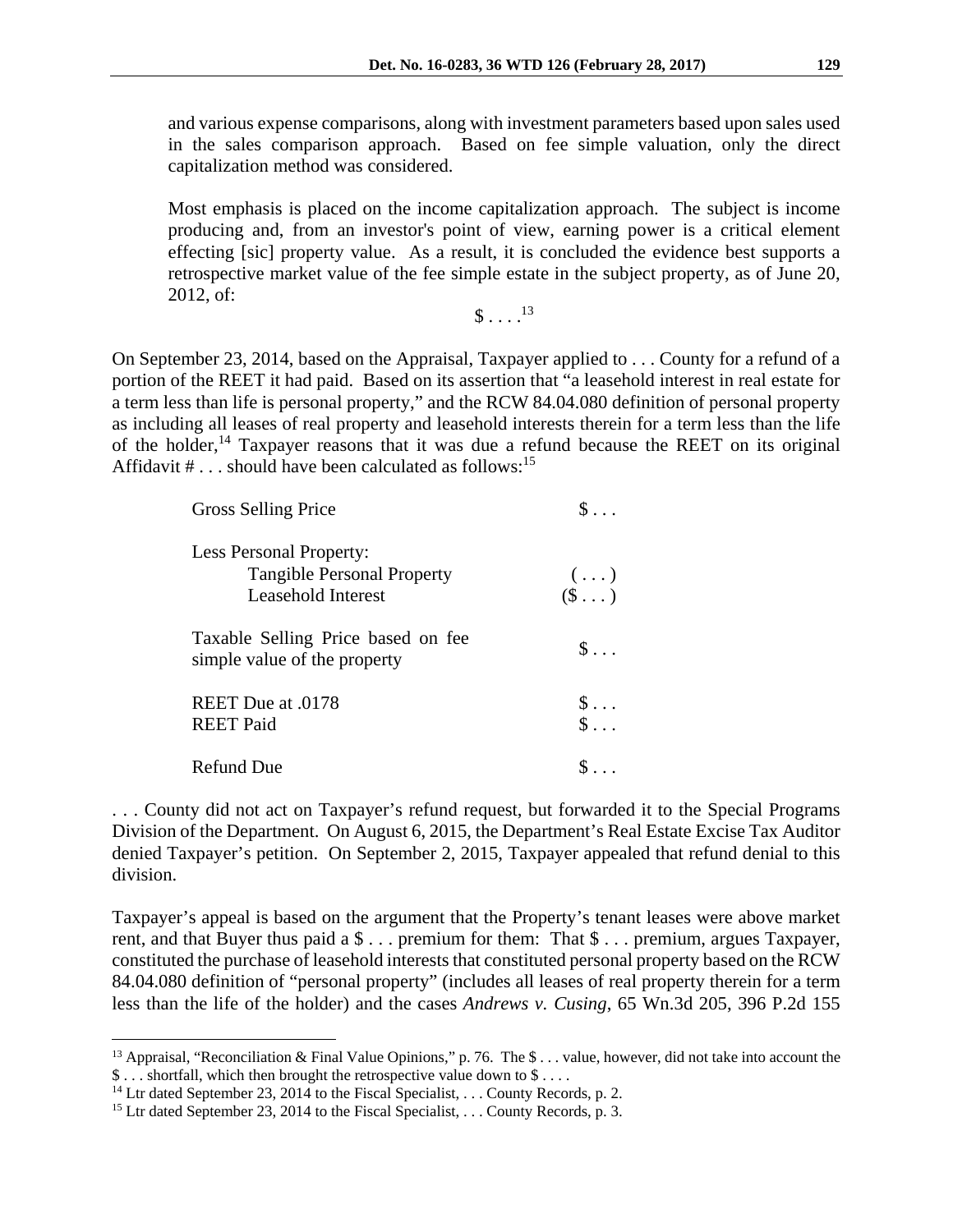(1964) and *In re Barclay's Estate*, 1 Wn.2d 82, 85, 95 P.2d 393 (1939), both of which held that a lease of real estate for a term less than life is personal property. Thus, argues Taxpayer, because the REET is imposed on real property, and not personal property, the excess value of these leases in the amount of  $\$\dots$  must be subtracted from the measure of the REET.<sup>16</sup>

## ANALYSIS

Washington's REET is imposed on the "sale of real property" measured by its "selling price." RCW 82.45.060. The term "sale" for REET purposes is defined by RCW 82.45.010(1):

As used in this [REET] chapter, the term "sale" has its ordinary meaning and includes any conveyance . . . or transfer of the ownership of or title to real property . . . or any estate or interest therein for a valuable consideration . . .

(Emphasis added.) "Selling price," for purposes of the REET, is defined by RCW 82.45.030(1):

As used in this chapter, the term "selling price" means the true and fair value of the property conveyed. If property has been conveyed in an arm's length transaction between unrelated persons for a valuable consideration, a rebuttable presumption exists that the selling price is equal to the total consideration paid . . . .

Thus, the "sale of real property" for REET purposes includes not only the transfer of ownership of or title to the physical land and structure, but also includes any "interest" or "estate" in that property. WAC  $\overline{458\text{-}61A\text{-}101(2)}$ (c) defines "true and fair value" as "market value, which is the amount of money that a willing, but unobligated, buyer would pay a willing, but unobligated, owner for real property, taking into consideration all reasonable, possible uses of the property."

If a sale was an arm's length transaction between unrelated parties, the amount actually paid for a property is presumptively its "true and fair value," and thus, the correct tax measure. In this case, Taxpayer and Buyer were unrelated and dealt with each other at arm's length. The parties agreed that the Property's true and fair value as of the date of the sale—taking into account the Property's actual and anticipated retail and office space leases—was \$ . . . , and, ultimately entered into a Purchase and Sale Agreement for that amount. Accordingly, the weight of the evidence at this point strongly supports the conclusion that the property's true and fair value was equal to the consideration paid.

Taxpayer, however, seeks to rebut the RCW 82.45.030(1) presumption that the amount paid equaled the property's "true and fair value." To this end, Taxpayer presents (a) a retrospective appraisal, and (b) the argument that Taxpayer's "leasehold interests" should have been excluded from the tax measure, and the building appraised as if it were vacant.

## **a. Whether an after-acquired market value appraisal rebuts the presumption that the property's actual selling price was its "true and fair value."**

<sup>&</sup>lt;sup>16</sup> Petition for Refund, dated September 3, 2015, Attachment, p. 3.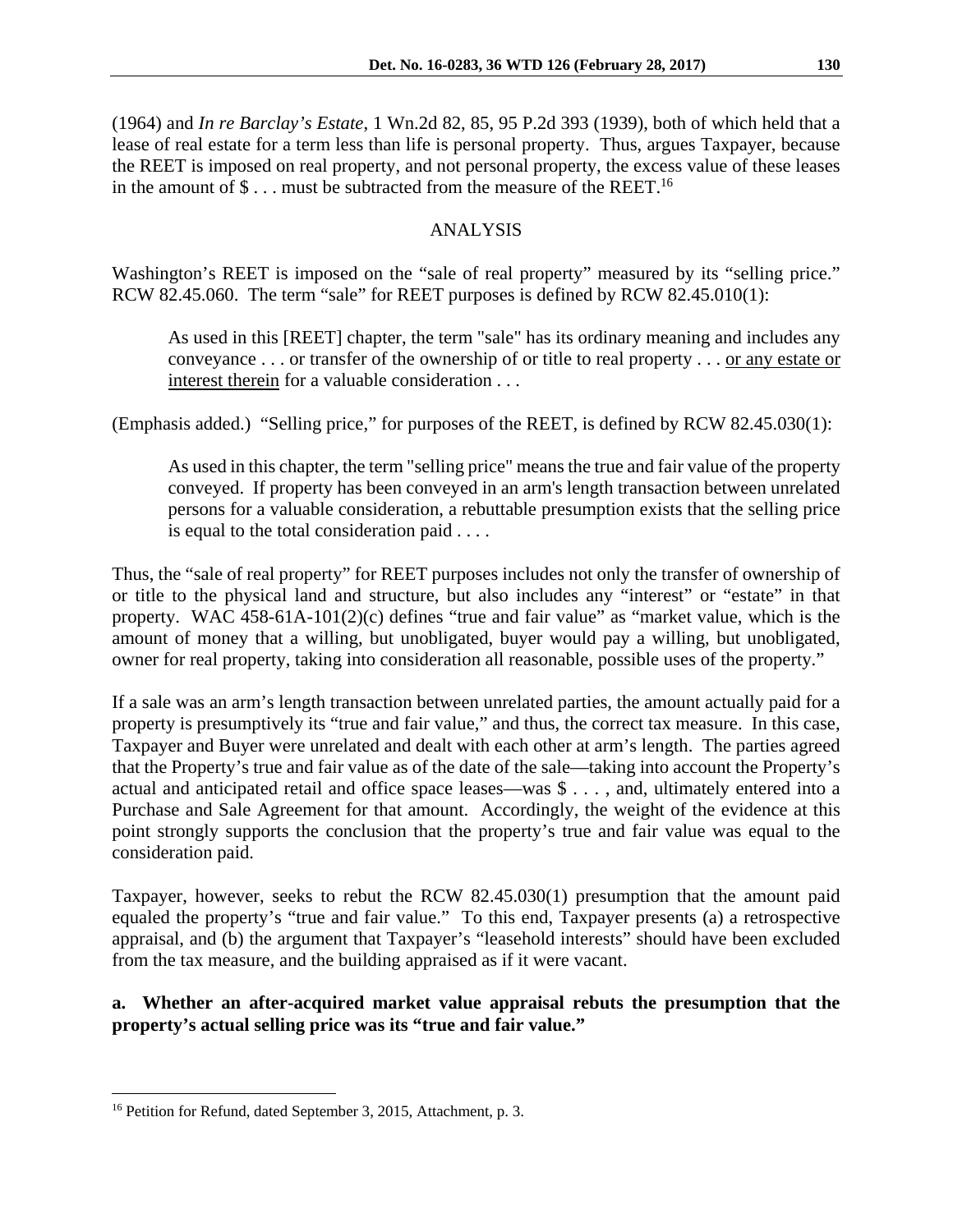RCW 82.45.032(1) defines the term "real property," in relevant part, as:

"Real estate" or "real property" means any interest, estate, or beneficial interest in land or anything affixed to land, . . .

(Emphasis added.) This definition essentially [equates to] the "leased fee estate" of the interests in the property that Taxpayer sold – i.e., the value of the commercial building encumbered by the actual tenant leases.17

The Appraisal noted that when one establishes the market value of a fee simple interest, one "assumes the property is leased at market with normal rent schedule profiles."18 The Appraisal's reconciled value of \$ . . . for a fee simple appraisal thus assumed that the Property was leased to only market or average quality tenants. The appraisal did not take into account the increased value of the tenants that actually occupied the Property.

A property value using an income capitalization method or income approach to establish a fee simple interest value is based on market rent at the time of the sale, and the estimate of market rent is based on a search of similar industrial properties throughout the competitive trade area.<sup>19</sup> It provides a value indication for the property by estimating net income through an analysis of the market including past performance levels as well as projections for the future.<sup>20</sup> Stated another way, "market rent" is the rental income that a property would most probably command in the open market, indicated by the current rents paid, and asked for, for comparable space as of the date of the appraisal. When the value of leases actually in effect at the time of a property's sale deviates from the prevailing market rates, however, such leases will affect a property's actual value and selling price. $21$  Such was the case here.

 $17$  A "leased fee estate" is defined as: "An ownership interest held by a landlord with the rights of use and occupancy conveyed by lease to others. The rights of the lessor (the leased fee owner) and the leased fee are specified by contract terms contained with the lease." THE DICTIONARY OF REAL ESTATE APPRAISAL 204 (3d ed., The Appraisal Institute 1993)

<sup>&</sup>lt;sup>18</sup> Appraisal, "Introduction," p. 62.<br><sup>19</sup> Appraisal, "Scope of Appraisal," p. 11,  $6<sup>th</sup>$  bullet.

<sup>&</sup>lt;sup>20</sup> Appraisal, "Income Capitalization Approach," p. 62, para 1.

<sup>&</sup>lt;sup>21</sup> See Jason J. Krentler, SRR Global Financial Advisory Services, Purchase Accounting Valuation for Various Real Property Assets, 21 Complex Real Property – Tangible and Intangible Assets and Liabilities, *Favorable/Unfavorable Leasehold Analysis (Above- and Below-Market Leases)*, at http://www.srr.com/article/purchase-accountingvaluation-various-real-property-assets (last visited Jun 17, 2015):

**Favorable/Unfavorable Leasehold Analysis (Above- and Below-Market Leases)** - Beyond the value of the lease contracts in place, there are also potential assets or liabilities in the presence of lease contracts that deviate from the market. From the acquirer's perspective, above-market leases are considered an asset in that income is attributable to the contract beyond what would be available in the market. To the contrary, below-market lease contracts would be considered a liability via the income impairment throughout the term of the lease.

To determine whether or not in-place leases are favorable or unfavorable, contract leases and current listings of comparable properties are analyzed to determine a rental rate and expense structure typical of the market. If the contract lease rate deviates from the concluded market rate, the annual contract rent is subtracted from the annual market rent to determine the difference in annual cash flows for the remainder of the lease term. For above-market leases, it is reasonable to assume the tenant would decline any options to extend. For below-market leases, the remaining lease term is typically projected to include all defined, favorable option terms.

<sup>•</sup> Contracts with above-market rents have a positive Fair Value (i.e., an asset exists)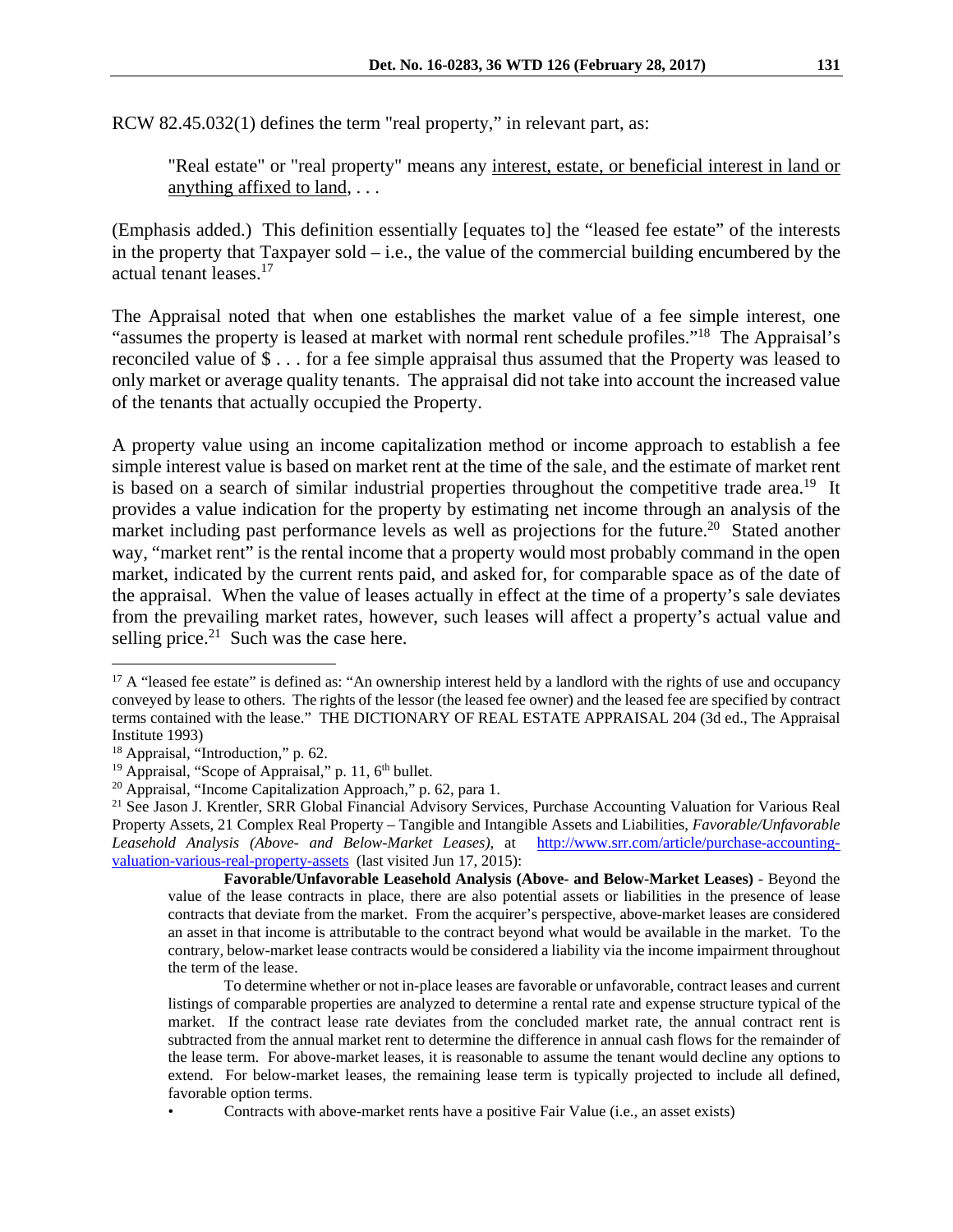In the Appraisal, only the direct capitalization analysis was used. The main reason for this was due to the interest appraised, which was the fee simple position.<sup>22</sup>

Thus, the Appraisal, based on market rents and the direct capitalization approach, disregarded the actual value of the leases in effect as of the date of the sale. Using "market value rents," the Appraisal established the property's "As is Market Value – Fee Simple, as of sale date," to be \$ . . . .

The actual total arms-length consideration paid for the property, as encumbered by existing leases, was \$.... When commercial property is sold by a seller to an unrelated buyer, and when the property is encumbered by existing favorable leases, as was the case here, the seller may not later rebut the presumption that the price actually paid for a property was its fair value by producing an after-the-fact appraisal of the property as if it were empty (i.e., available for rent at market value). By doing so, Taxpayer is mischaracterizing the nature of the property as it actually was when sold. Accordingly, we give little weight to the Appraisal and hold that it does not provide evidence to overcome the presumption that the actual selling price of the property was its "true and fair value" and the correct measure of the REET.

#### **b. Whether the value of Taxpayer's interests in the tenant leases should have been excluded from the measure of REET as either "leasehold interests" in accordance with RCW 82.45.010(3)(c), or because such leasehold interests were intangible personal property.**

RCW 82.45.010(3)(c) provides that, for REET, a "sale" does not include: (c) A transfer of any leasehold interest . . . ."

**Types of ownership interest** 

- Fee simple value (known in the UK as freehold) The most complete ownership in real estate, subject in common law countries to the powers reserved to the state (taxation, escheat, eminent domain, and police power).
- **Leased fee value** This is simply the fee simple interest encumbered by a lease. If the lease is at market rent, then the leased fee value and the fee simple value are equal. However, if the tenant pays more or less than market, the residual owned by the leased fee holder, plus the market value of the tenancy, may be more or less than the fee simple value.
- Leasehold value The interest held by a tenant. If the tenant pays market rent, then the leasehold has no market value. However, if the tenant pays less than market, the difference between the present value of what is paid and the present value of market rents would be a positive leasehold value. For example, a major chain retailer may be able to negotiate a below-market lease to serve as the anchor tenant for a shopping center. This leasehold value may be transferable to another anchor tenant, and if so the retail tenant has a positive interest in the real estate.<br><sup>22</sup> *Id*. The appraiser went on to explain:

If the leased fee interest were being appraised, a property of this scale would be a good fit for a discounted cash flow analysis, and that would be the perspective of the most probable buyers, institutional investors. However, the fee simple interest assumes the property is leased at market with normal rent schedule profiles.

 <sup>•</sup> Contracts with below-market rents have a negative Fair Value (i.e., a liability exists)

*See also* Wikipedia, Real Estate Appraisal, at https://en.wikipedia.org/wiki/Real\_estate\_appraisal (last visited Jul 1, 2015):

The type of real estate "interest" that is being valued must also be known and stated in the report. Usually, for most sales, or mortgage financings, the fee simple interest is being valued. The fee simple interest is the most complete bundle of rights available. However, in many situations, and in many societies which do not follow English Common Law or the Napoleonic Code, some other interest may be more common. While there are many different possible interests in real estate, the three most common are: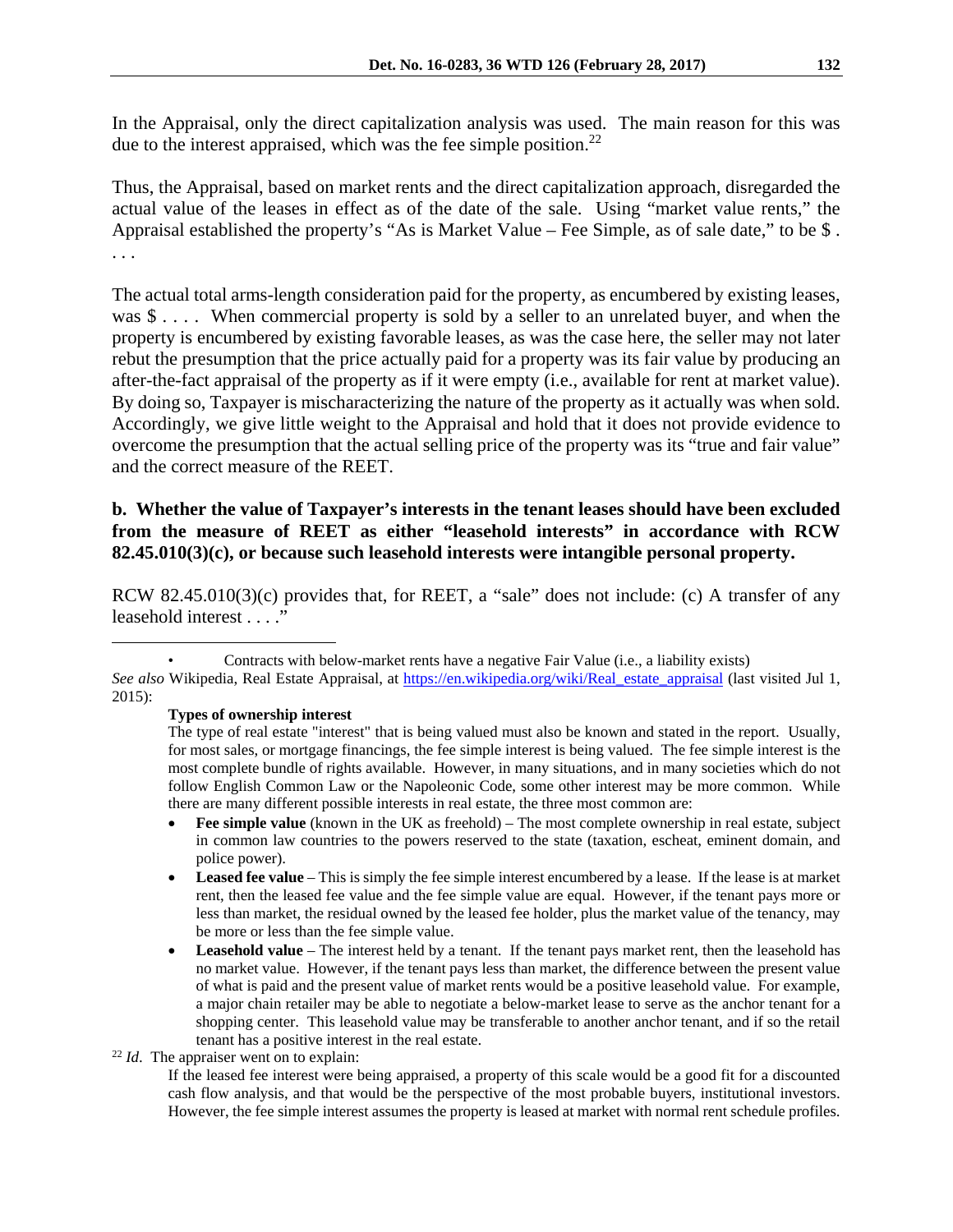Only a tenant or a renter, however, can hold a leasehold interest.<sup>23</sup> Thus, when a tenant sublets or otherwise transfers its leasehold interest to another tenant, such a sale is not subject to the REET in accordance with RCW 82.45.010(3)(c). This is the type of "sale" that is intended to be exempt from the REET by RCW 82.45.010(3)(c).

The owner and landlord of a commercial property cannot own a leasehold interest in its own property. Instead of a leasehold interest, a landlord has a "leased fee estate," which is basically an ownership interest in the property held by a landlord when the rights of use and occupancy have been conveyed by lease to another. Thus, a landlord's "leased fee estate" is an interest in real property that is substantially different than that of a tenant's leasehold interest.

The RCW 82.45.010(3)(c) exclusion does not apply in this case because Taxpayer did not own or sell a leasehold interest in the property that should be excluded from the taxable measure of the REET.

Taxpayer further asserts that the leasehold interest that was included in the sale should have been excluded from the REET's taxable measure because leasehold interests are personal property.<sup>24</sup> Taxpayer's argument, however, is misplaced.

Even if we were to concede that all leasehold interests in real property for a term less than the life of the holder constitute intangible personal property to the owner of the leasehold interest, the fact remains that only tenants can have leasehold interests, and Taxpayer was not a tenant. Taxpayer, therefore, could not own, or transfer, leasehold interests, but only its own interests in the tenant leases. Although the leasehold interests of Taxpayer's tenants might have constituted intangible personal property to them, Taxpayer's leased fee estate in those same tenant leases were an interest in real property to Taxpayer. Such an interest is not a leasehold interest that is intangible personal property, but an interest in real property that must be included in the measure of the REET.

Taxpayer's arguments that Taxpayer's leasehold interest should have been excluded from the measure of the REET under RCW 82.45.010(3)(c) or because a leasehold interest is intangible personal property is flawed. Taxpayer did not own, or sell, a leasehold interest. Taxpayer's petition as to this issue is therefore denied.

1

<sup>&</sup>lt;sup>23</sup> "Leasehold estate" is defined as:

The interest held by the lessee (the tenant or renter) through a lease conveying the rights of use and occupancy for a state term under certain conditions.

THE DICTIONARY OF REAL ESTATE APPRAISAL 204 (3d ed., The Appraisal Institute 1993)<br><sup>24</sup> In support of Taxpayer's argument that leasehold interests are intangible personal property, Taxpayer relies on RCW 84.04.080, which provides:

<sup>&</sup>quot;Personal property" for the purposes of taxation shall be held and construed to embrace and include . . . all leases of real property and leasehold interests therein for a term less than the life of the holder". . .

Taxpayer also cites the following cases for the proposition that leasehold interests are personal property. *Andrews v. Cusin*, 65 Wn.2d 205, 396 P.2d 155 (1964); *In re Barklay's Estate*, 1 Wn.2d 82, 85, 95 P.2d 393 (1939); and *Arthur Gossan v. Scott Noble*, Docket No. 55469 (BTA, June 19, 2001).